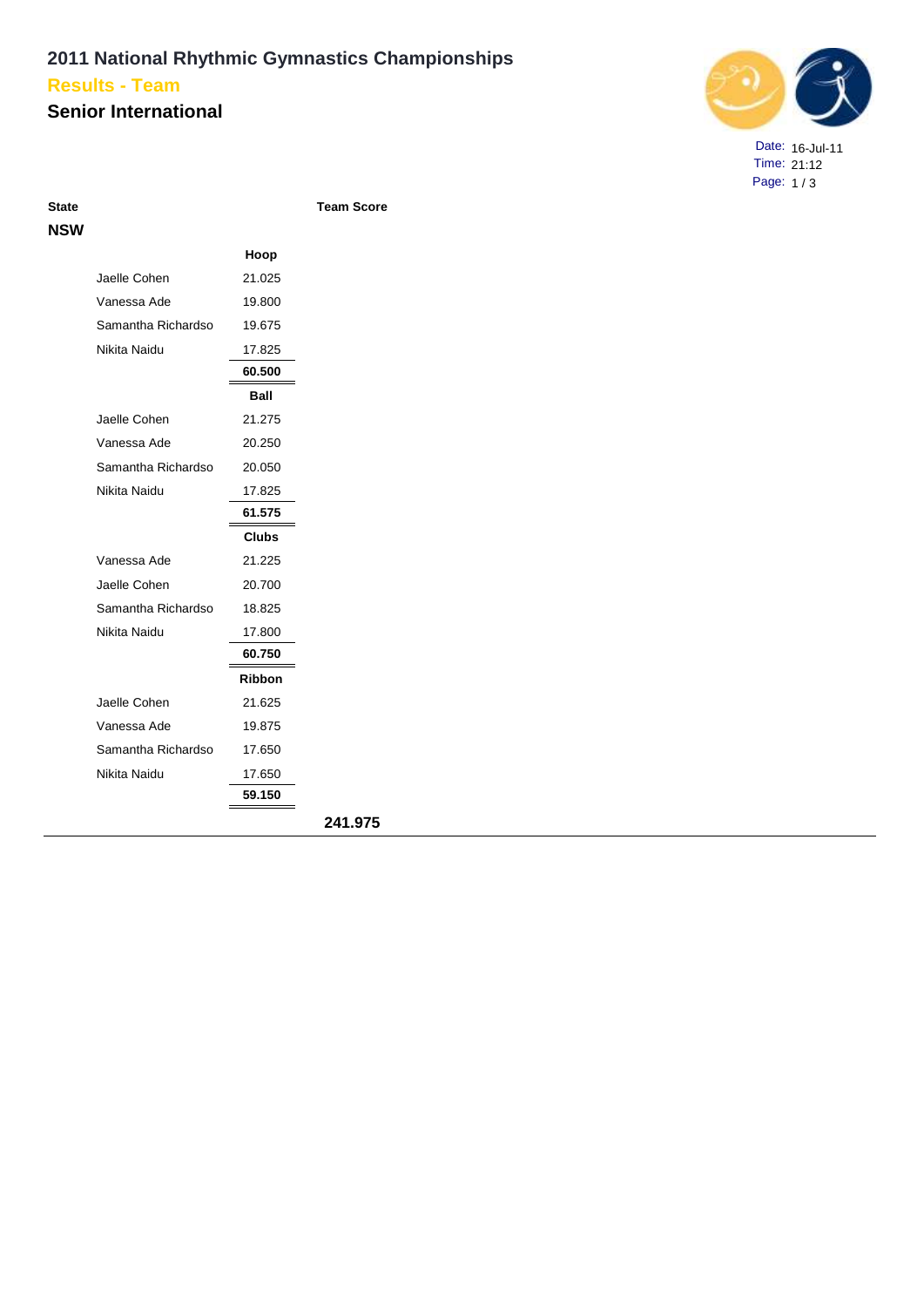#### **2011 National Rhythmic Gymnastics Championships Senior International Results - Team**



Date: 16-Jul-11 Time: 21:12 Page: 2 / 3

**Team Score** 

| QLD |                         |               |         |
|-----|-------------------------|---------------|---------|
|     |                         | Hoop          |         |
|     | Danielle Prince         | 23.925        |         |
|     | Aimee Hanson            | 18.100        |         |
|     | <b>Scarlett Hankins</b> | 17.025        |         |
|     |                         | 59.050        |         |
|     |                         | <b>Ball</b>   |         |
|     | Danielle Prince         | 24.575        |         |
|     | <b>Scarlett Hankins</b> | 18.600        |         |
|     | Aimee Hanson            | 17.700        |         |
|     |                         | 60.875        |         |
|     |                         | <b>Clubs</b>  |         |
|     | Danielle Prince         | 24.025        |         |
|     | <b>Scarlett Hankins</b> | 18.950        |         |
|     | Aimee Hanson            | 15.900        |         |
|     |                         | 58,875        |         |
|     |                         | <b>Ribbon</b> |         |
|     | Danielle Prince         | 23.400        |         |
|     | <b>Scarlett Hankins</b> | 18.200        |         |
|     | Aimee Hanson            | 16.500        |         |
|     |                         | 58.100        |         |
|     |                         |               | 236.900 |